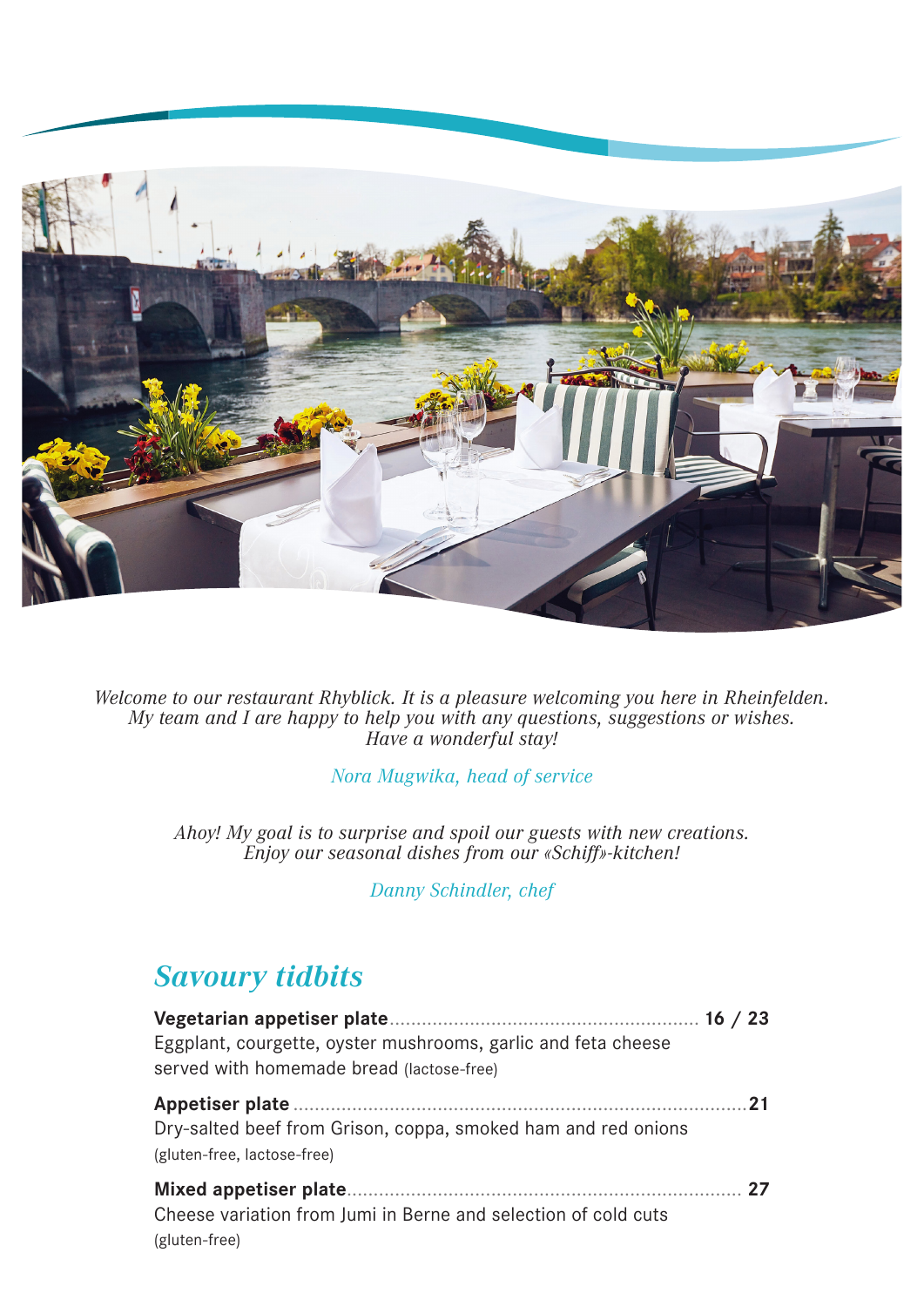### **Some like it raw**

| with marinated olives, onions and capers<br>served with rocket salad and brioche toast (lactose-free) |  |
|-------------------------------------------------------------------------------------------------------|--|
| with marinated chicory and red onions<br>served with side salad, buttered toast and sour cream        |  |
| served with side salad and herbs from our urban garden (lactose-free)                                 |  |

### .... or cold

| with burrata from Marino delicacies in Rheinfelden                    |  |
|-----------------------------------------------------------------------|--|
| refined with basil pesto and parmesan cheese slices (gluten-free)     |  |
|                                                                       |  |
|                                                                       |  |
| served with capers and pickled vegetables (gluten-free, lactose-free) |  |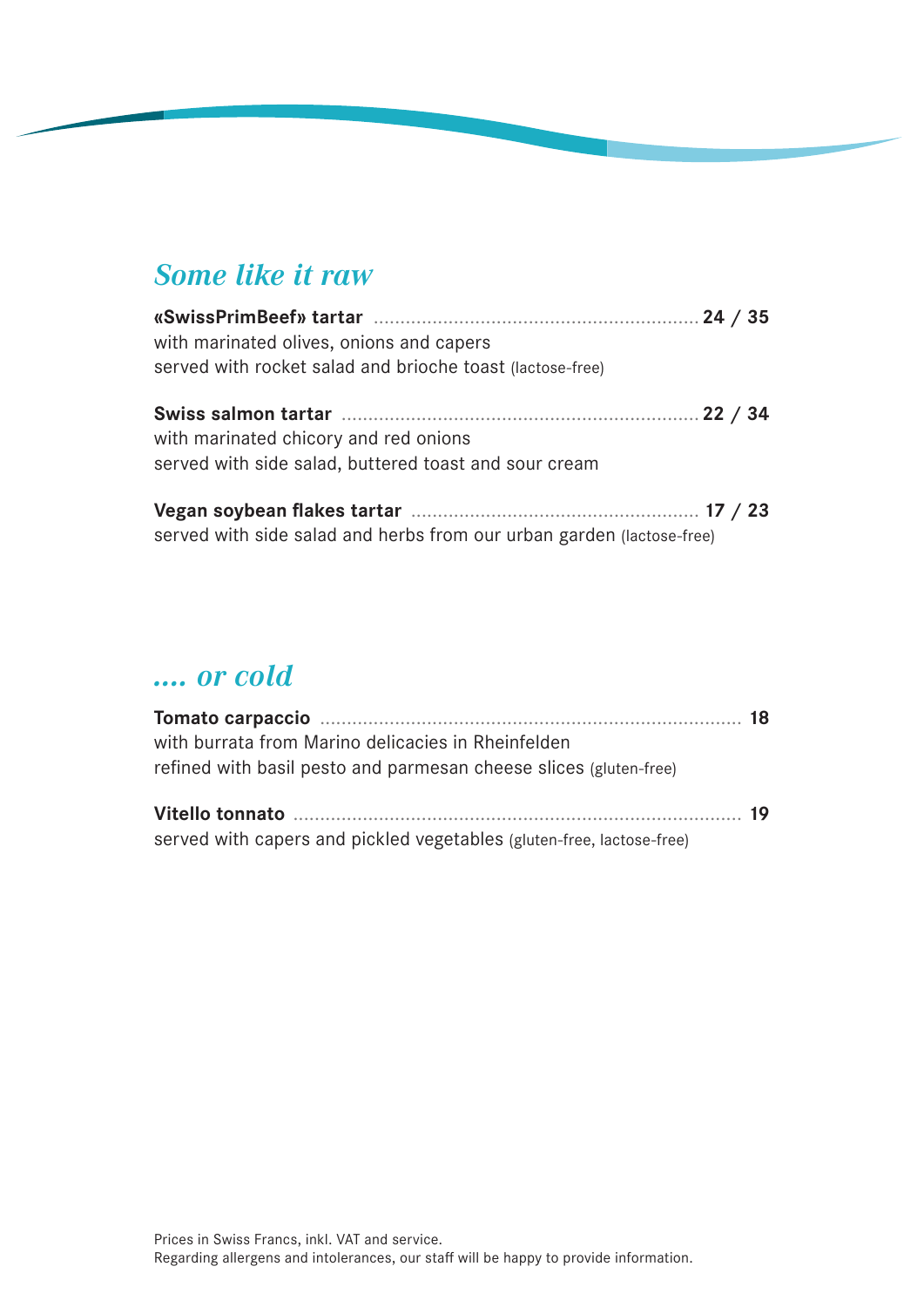### **Something crisp to start with**

|                                                                                                      | 9.50 |
|------------------------------------------------------------------------------------------------------|------|
| with hempseeds and herbs from our urban garden                                                       |      |
| (gluten-free, lactose-free)                                                                          |      |
| with garlic croutons (lactose-free)                                                                  |      |
| with juicy chicken stripes, cherry tomatoes, grated parmesan cheese<br>and fresh herbs (gluten-free) | 18   |
| <b>Our homemade dressings:</b>                                                                       |      |

French dressing, balsamic vinegar dressing, herb house dressing (all lactose-free and gluten-free)

# **Prefer something warm?**

| with tomato crisps        |  |
|---------------------------|--|
| with herb curd bruschetta |  |
|                           |  |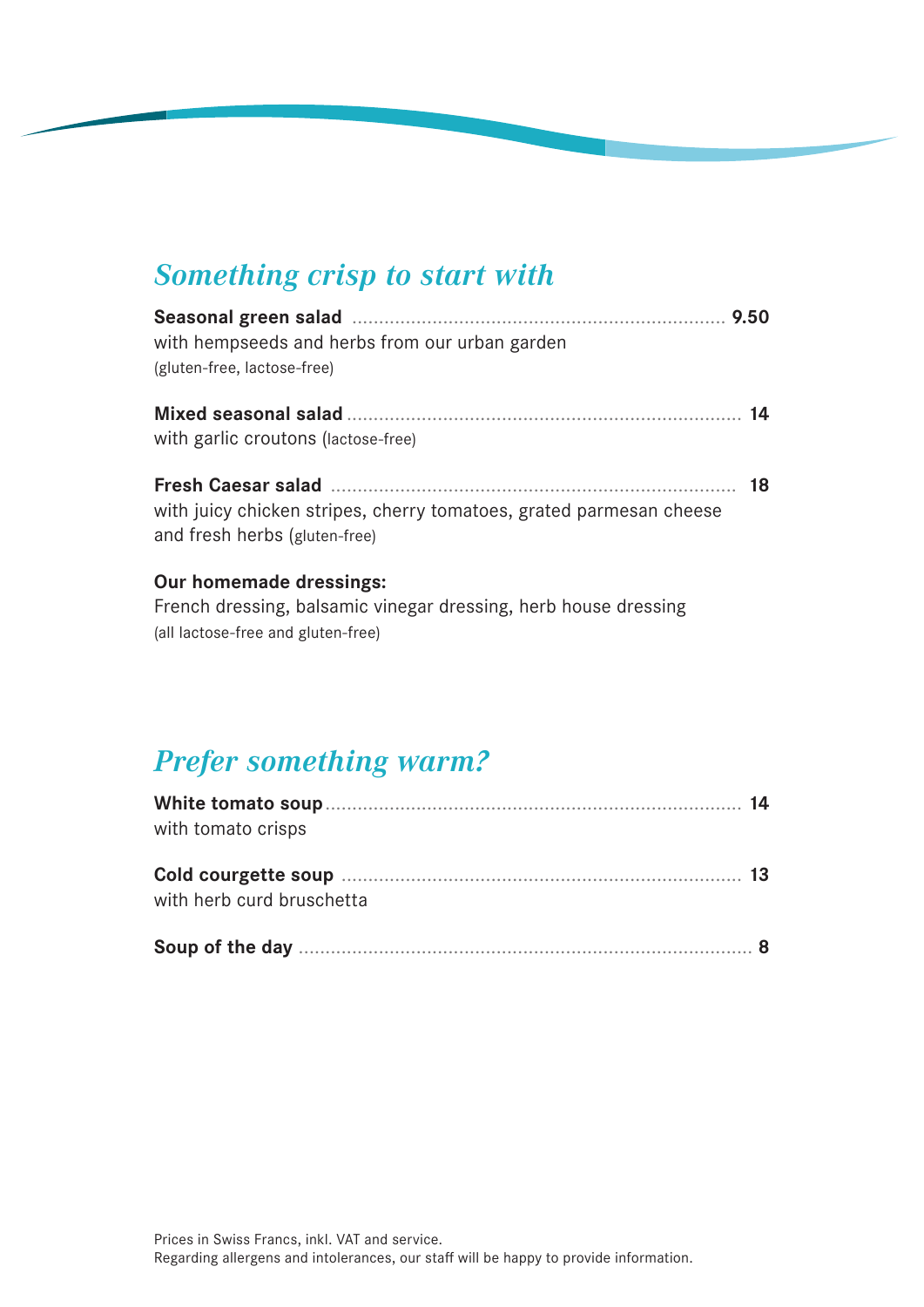### **From Swiss waters**

| in lemon-pepper crust and tartar sauce<br>with homemade herb gnocchi and roasted seasonal vegetables                          | 29/39 |
|-------------------------------------------------------------------------------------------------------------------------------|-------|
| on saffron sauce<br>with baked potatoes and young spinach leaves (gluten-free)                                                |       |
| on olive vinaigrette<br>with mediterranean risotto and roasted courgette from our urban garden<br>(lactose-free, gluten-free) |       |

# **Colorful vegetarian dishes**

| filled with black olive farce<br>on baby leek with cream sauce |  |  |
|----------------------------------------------------------------|--|--|
| with homemade gnocchi and mozarella cheese sticks              |  |  |
| with baked thyme potatoes and poached egg                      |  |  |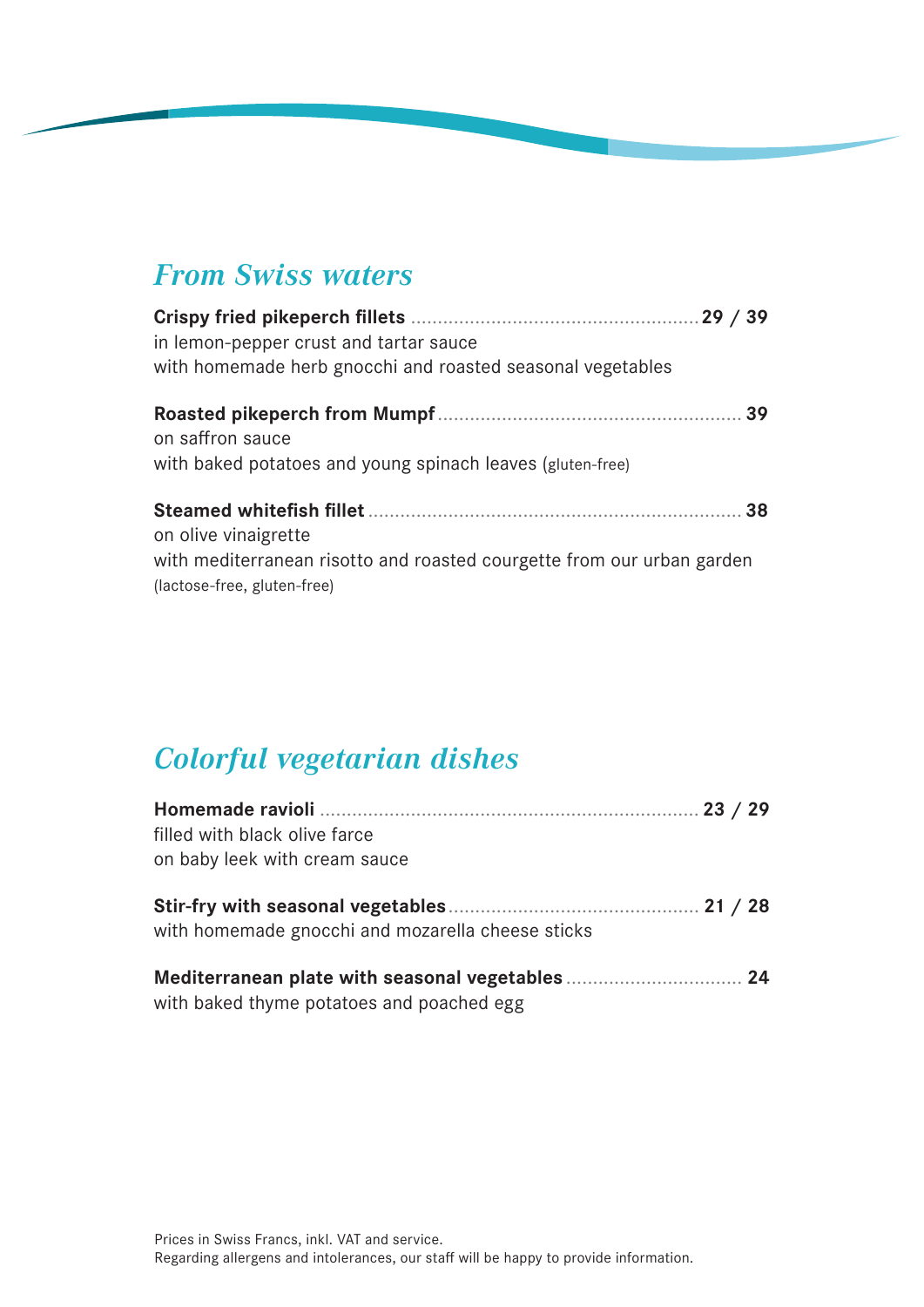# **From Swiss meadows**

| on herb sauce<br>with buttered noodles and tomato ratatouille                                                                         |  |
|---------------------------------------------------------------------------------------------------------------------------------------|--|
| on mushroom pepper sauce<br>with pilaw rice (lactose-free, gluten-free)                                                               |  |
| with ham, Gruyere and Fribourg Vacherin cheese<br>served with french fries and fresh market vegetables<br>garnished with lemon slices |  |
| on herbal butter and jus<br>served with mediterranean potato wedges or French fries<br>and roasted vegetables (gluten-free)           |  |
| with capers and baked potatoes                                                                                                        |  |